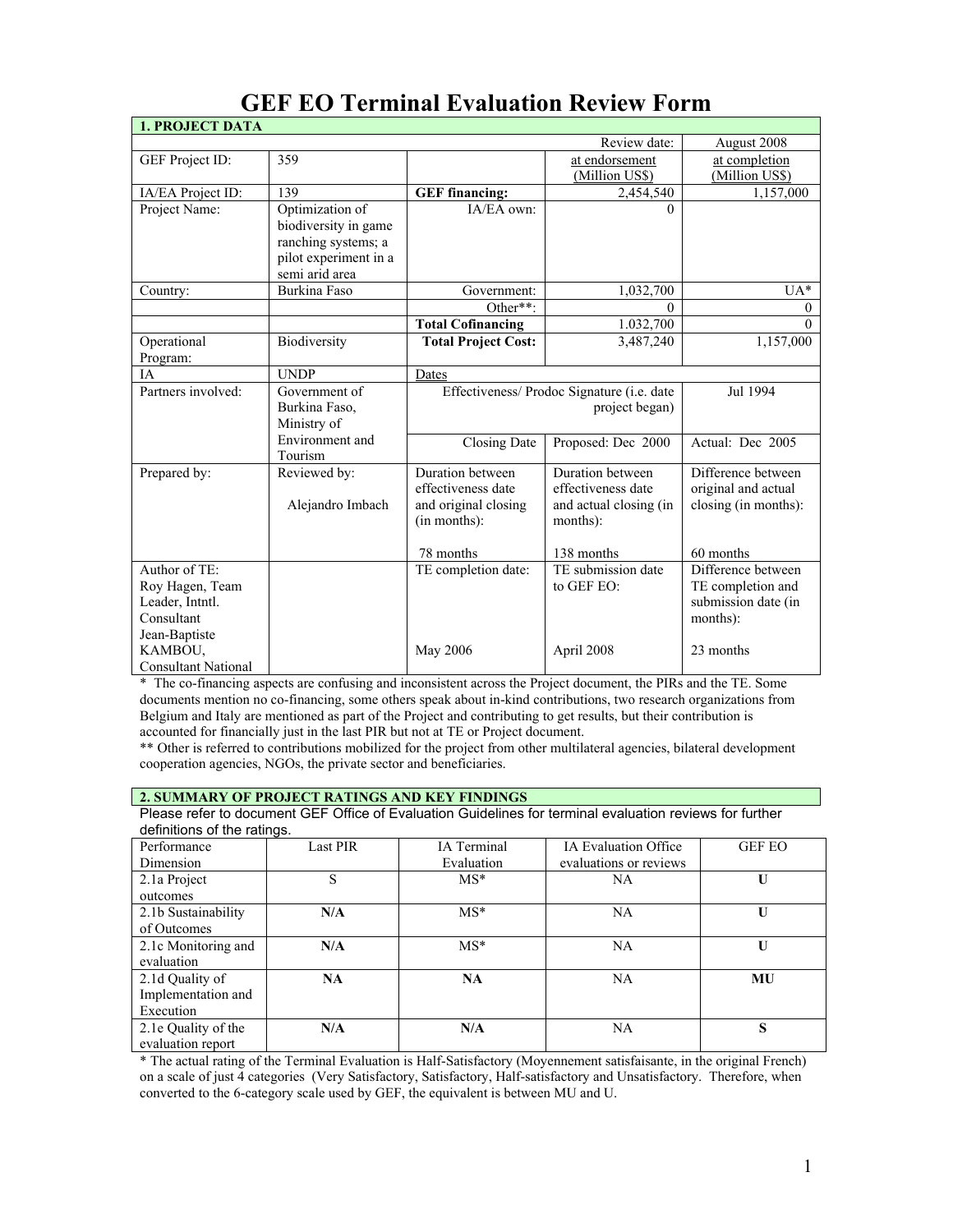2.2 Should the terminal evaluation report for this project be considered a good practice? Why?

YES. The TE made a thorough effort to present and describe the Project successes and shortcomings despite feeble TOR. The evaluators commented in their Report some inadequacies in the Evaluation TOR towards highlighting the good results and their efforts to overcome them and to present a complete view.

2.3 Are there any evaluation findings that require follow-up, such as corruption, reallocation of GEF funds, mismanagement, etc.?

YES. There is a clear divergence between the findings of the internal reviews and reports prepared by the operational staff (APR and PIR) and the findings of the terminal evaluation report. This divergence may be due to differences in the criteria used and people doing the evaluations. Therefore, finding out what really happened and learning from that experience may be a useful follow-up task for GEF EO. An issue of concern that the terminal evaluation points out is that the PIRs were light and, in some analyzed cases, the information provided by the PIR is exactly the opposite to that from the TE analysis (PIR reported 50% income gains, while TE reports 15% income decrease, related with Nazinga financial sustainability analysis). An obvious difficulty for follow-up will be that the Project closed 3 years ago.

## **3. PROJECT OBJECTIVES**

#### **3.1 Project Objectives**

#### **a. What were the Global Environmental Objectives of the project? Were there any changes during implementation? YES.**

The Project was originally approved in 1994 with its original Project appraisal document. After a couple of years of implementation it was stopped and redesigned through a two year long process during which there were no fund disbursements. The restructured project was approved in 2001. The Objectives of the original and restructured project are different. The Terminal Evaluation is based on the objectives of the restructured project.

According to the original project appraisal document (1994) the main objective of the project was to determine "how to optimize biodiversity conservation in wild life ranching systems, and more particularly in those systems that are located in the arid and semi arid zones of western Africa.

According to PIR 2002, after restructuring the global environmental objective of the project changed to: "demonstrating ways of optimizing both the conservation of biodiversity and the productivity of game ranching systems in Western Africa."

## **b. What were the Development Objectives of the project? Were there any changes during implementation?**

The original development objectives (1994) of the project and those after restructuring (2001) are listed below.

Original Development objectives:

- 1. Define and apply a replicable approach to the integration of biodiversity within the Nazinga Game Ranch.
- 2. Help develop an entity in charge of research applied to the management of game ranches in order to optimize biodiversity, training in game ranching at the national and regional levels, and dissemination of the outputs
- 3. Help develop a model partnership between the government, the private sector, local population groups and NGOs in a sound commercial operation for the use of wildlife and biodiversity conservation;
- 4. Help the Nazinga Ranch reach its objective of integrating the rural population groups in an efficient system for land and natural resource management;
- 5. Strengthen the national capacities in ecologically sound game ranching, both within the government and the local population

Development objectives after restructuring:

- 1. Each category of identified actors (private sector; public sector; local communities) carries out at least one portion/activity of the shared-management of the ranch at Nazinga
- 2. Financial resources necessary for capitalization and valorisation of biological diversity at Nazinga are mobilized
- 3. Improved knowledge of biodiversity and its economics potentials for sustainable exploitation at Nazinga 4. Acquired knowledge on Nazinga game ranching and biodiversity conservation sufficiently put to use,
- particularly local knowledge in biological diversity harnessed and available document disseminated
- 5. Models of game ranching management / operations for economic profitability and biodiversity conservation formulated and tested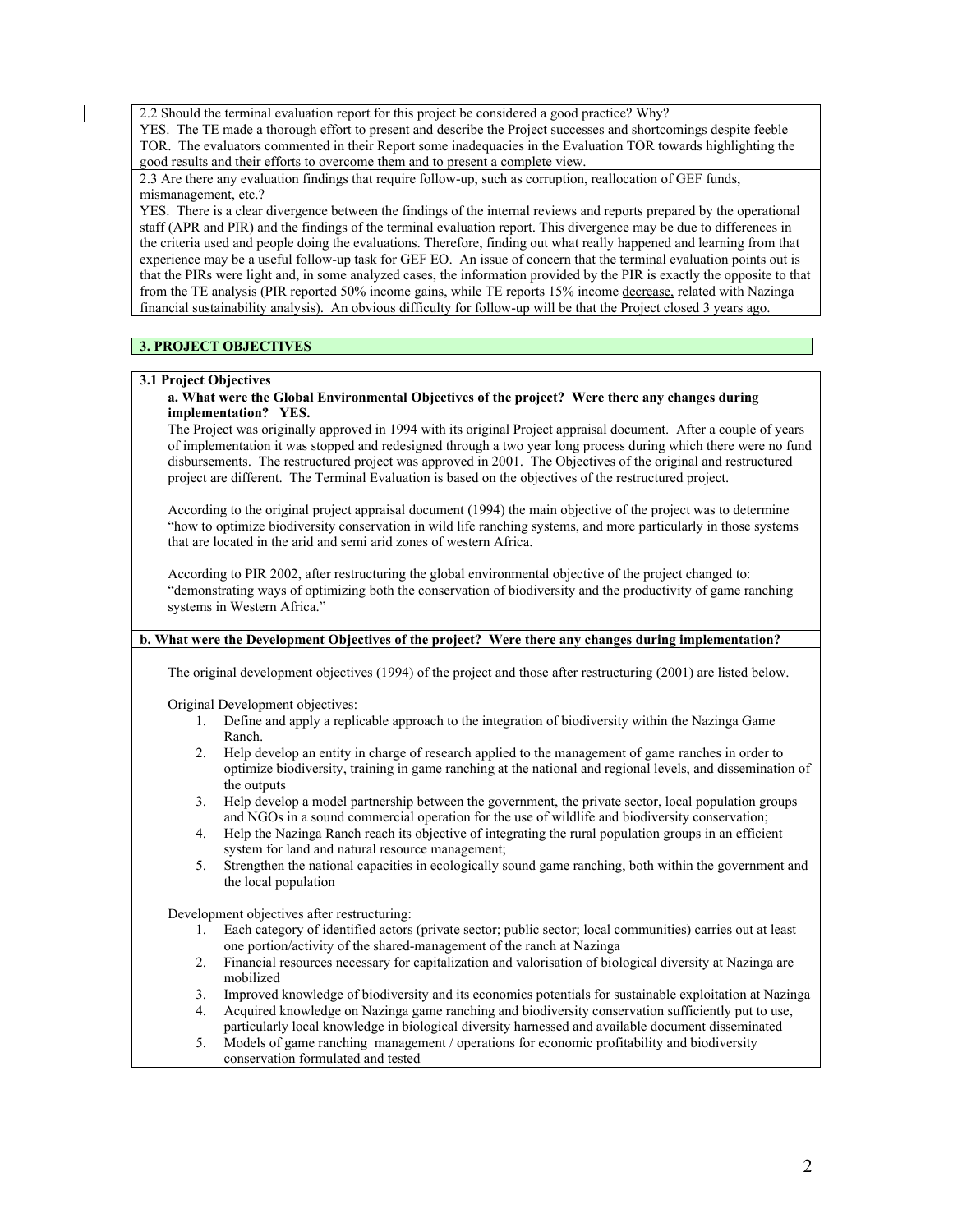## **4. GEF EVALUATION OFFICE ASSESSMENT OF OUTCOMES AND SUSTAINABILITY**

#### **4.1.1 Outcomes (Relevance can receive either a satisfactory rating or a unsatisfactory rating. For effectiveness**  and cost efficiency a six point scale  $6 = HS$  to  $1 = HU$  will be used)

| Rating: S<br>a. Relevance                                                                                                                                                                                                                                                                    |  |  |  |
|----------------------------------------------------------------------------------------------------------------------------------------------------------------------------------------------------------------------------------------------------------------------------------------------|--|--|--|
| The project aimed to address issues such as involvement of private and NGO partners, engagement of local                                                                                                                                                                                     |  |  |  |
| communities, doubtful wildlife monitoring methods, hunting quotas not supported by adequate studies, increased                                                                                                                                                                               |  |  |  |
| poaching, that are important for biodiversity conservation in arid and semi arid areas of Africa.                                                                                                                                                                                            |  |  |  |
| <b>b.</b> Effectiveness<br><b>Rating: U</b>                                                                                                                                                                                                                                                  |  |  |  |
| The project failed to achieve expected outcomes and performed unsatisfactorily on the specified indicators. The TE<br>highlights the following shortcomings:                                                                                                                                 |  |  |  |
| The co-management of the Game Ranch included in the ProDoc was not achieved. It remains under<br>$\bullet$<br>Governmental management                                                                                                                                                        |  |  |  |
| Poaching levels can be considered as a good indicator of the good relationships with the neighboring<br>$\bullet$<br>communities. Unfortunately poaching is still a strong threat. Moreover, the alliance with the ONG FEM seems<br>good, but it seems inadequate to deal with these issues. |  |  |  |
| Neither the diversification of activities included in the ProDoc nor their privatization happened yet.<br>$\bullet$                                                                                                                                                                          |  |  |  |
| Buffalo is by far the most hunted species. Its hunting quota is not based on population studies nor, at least, on<br>$\bullet$<br>established and known rules. The quota is highly higher that international recommendations and buffaloes are<br>also strongly poached.                     |  |  |  |
| The Project did not establish a basic list of the Ranch species that are endangered nor their critical habitats in the<br>$\bullet$<br>Ranch. Therefore it is difficult to identify the measurements taken to optimize biodiversity conservation.                                            |  |  |  |
| The rotation of Ranch Staff is quite high and conspires against the good management of the Ranch<br>$\bullet$                                                                                                                                                                                |  |  |  |
| The Ranch does not have neither a Management Plan nor a Business Plan. Their preparation was not even<br>$\bullet$                                                                                                                                                                           |  |  |  |
| foreseen in the ProDoc, despite the concept that the Ranch should be managed as a commercial enterprise.                                                                                                                                                                                     |  |  |  |
| Several pieces of Research were carried out with external support. Their findings and recommendations were not<br>$\bullet$                                                                                                                                                                  |  |  |  |
| adequately considered for the management of the Ranch                                                                                                                                                                                                                                        |  |  |  |
| There are serious constraints for the use in the Ranch of the income generated there due to the absence of                                                                                                                                                                                   |  |  |  |
| adequate legal documents establishing an management regime with the necessary autonomy to do that.                                                                                                                                                                                           |  |  |  |
| c. Efficiency (cost-effectiveness)<br><b>Rating:</b><br>U                                                                                                                                                                                                                                    |  |  |  |
| The efficiency of the Project was also Unsatisfactory considering the long time taken for its implementation (more than                                                                                                                                                                      |  |  |  |
| a decade), the use of more than US\$ 1 million of GEF funds plus other cofinancing and the limited number of results                                                                                                                                                                         |  |  |  |
| achieved.                                                                                                                                                                                                                                                                                    |  |  |  |
| 4.1.2 Impacts                                                                                                                                                                                                                                                                                |  |  |  |

#### **4.1.2 Impacts**

Following impacts have been noted in the terminal evaluation report:

- The population of most of the wild herbivore species has increased.
- Tourism has increased significantly

**4.2 Likelihood of sustainability.** Using the following sustainability criteria, include an assessment of **risks** to sustainability of project outcomes and impacts based on the information presented in the TE. Use a four point scale (4= Likely (no or negligible risk); 3= Moderately Likely (low risk); 2= Moderately Unlikely (substantial risks) to 1= Unlikely (High risk). The ratings should be given taking into account both the probability of a risk materializing and the anticipated magnitude of its effect on the continuance of project benefits.

| <b>Financial resources</b><br>a.                                                                                        | <b>Rating: 3</b> |  |  |  |
|-------------------------------------------------------------------------------------------------------------------------|------------------|--|--|--|
| The increase in tourism visitation is bringing income to the protected game ranch. The income for hunting fees, which   |                  |  |  |  |
| is second major source of income, is also growing. Thus, financial risks are small.                                     |                  |  |  |  |
| Socio political<br>b.                                                                                                   | <b>Rating: 1</b> |  |  |  |
| The poor engagement of the local communities, including the riverine ones, and the persistence of poaching activities   |                  |  |  |  |
| means a significant level of risk for sustainability of results, particularly because the main instrument to solve that |                  |  |  |  |
| problem (the GEF Project) is no longer active.                                                                          |                  |  |  |  |
| <b>Institutional framework and governance</b><br>$c_{\cdot}$                                                            | Rating: 2        |  |  |  |
| The institutional framework is feeble as the local groups, private sector and other stakeholders are integrated in an   |                  |  |  |  |
| advisory body with little direct influence on the Game Ranch management that remains fully under Governmental           |                  |  |  |  |
| management.                                                                                                             |                  |  |  |  |
| Environmental<br>d.                                                                                                     | Rating: 3        |  |  |  |
| The quotas for the major hunted species including buffaloes are not based in reliable studies. This poses a small       |                  |  |  |  |
| potential risk to sustainability of project outcomes.                                                                   |                  |  |  |  |
| e. Technological                                                                                                        | Rating: 4        |  |  |  |
| No technological risks seem to affect the project outcomes.                                                             |                  |  |  |  |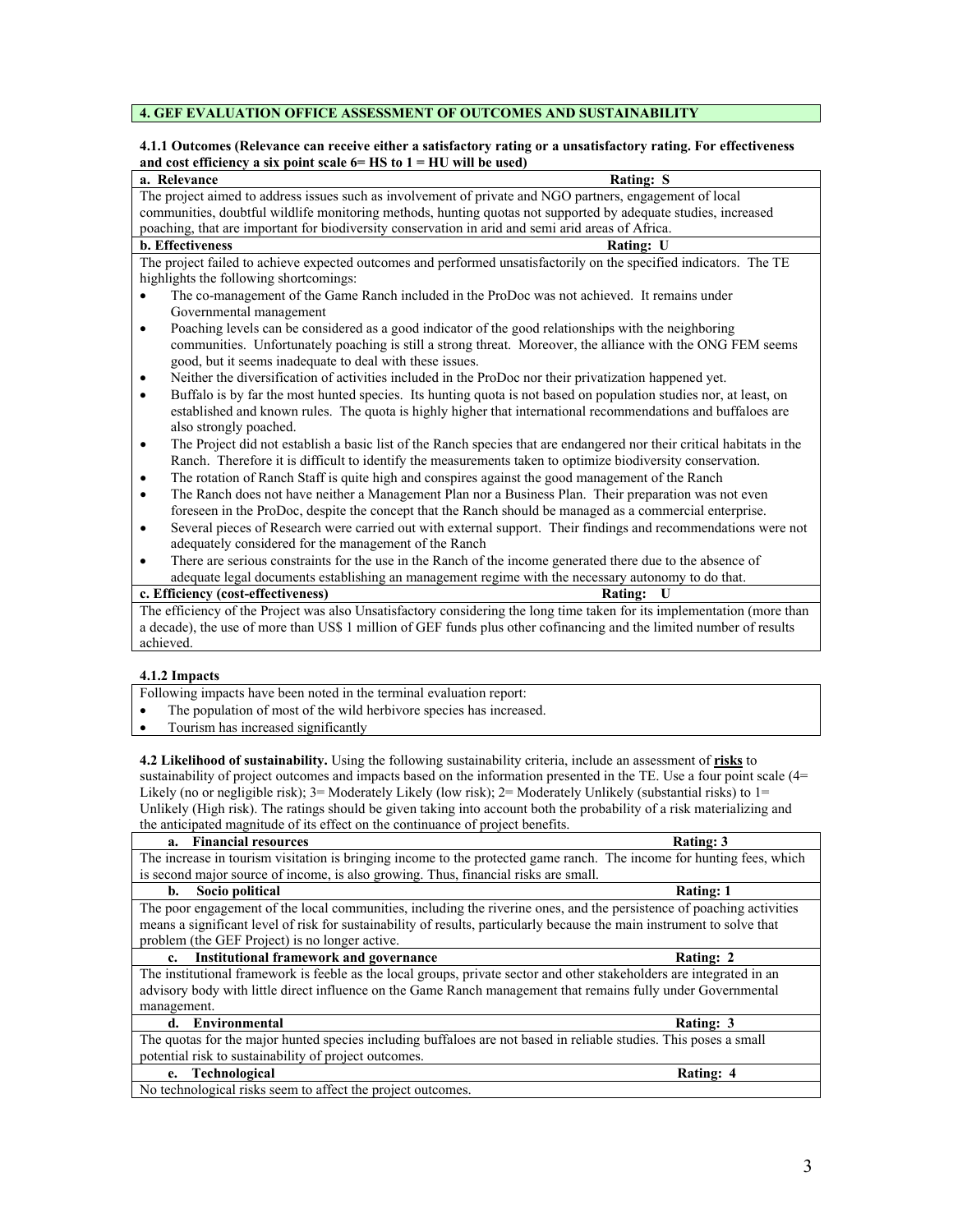#### **4.3 Catalytic role**

#### **a.. Production of a public good**

The increase in populations of wild herbivores is a public good. Several fauna inventories showed this result. The TE indicates that a list of key biodiversity species is lacking. Similarly, reliable studies on frequently hunted species have not been conducted and there are several shortcomings in terms of biodiversity management. The actual performance of project in creating public goods vis-à-vis expectations and resources spent is marginal.

#### **b.. Demonstration**

The Project was expected to be a demonstration case for management of Game Ranches in Burkina. The TE points out that the long-term stability of the Ranch was compromised by a weakly defined legal structure, the failure to involve the private sector and some community groups, and persistence of government-managed operations for the Ranch. The actual achievement of the project in demonstrating efficacy of the promoted approach was limited.

#### **c.. Replication.**

Although it is expected that the experience of Nazinga may be replicated elsewhere in Burkina, this had not started by the time the terminal evaluation was completed.

#### **d.. Scaling up**

No evidence of scaling up results is provided.

#### **4.4 Assessment of processes and factors affecting attainment of project outcomes and sustainability.**

**a. Co-financing.** To what extent was the reported cofinancing (or proposed cofinancing) essential to achievement of GEF objectives? If there was a difference in the level of expected co-financing and actual co-financing, then what were the reasons for it? Did the extent of materialization of co-financing affect project's outcomes and/or sustainability? If it did, then in what ways and through what causal linkages?

**Unable to assess.** The co-financing aspects are confusing and inconsistent across the Project document, PIR and TER. Some documents mention no co-financing, some others speak about in-kind contributions, two research organizations from Belgium and Italy are mentioned as part of the Project and contributing to achievement of results, but their contribution is accounted for financially just in the last PIR but not at TE or Project document.

**b. Delays.** If there were delays in project implementation and completion, then what were the reasons for it? Did the delay affect the project's outcomes and/or sustainability? If it did, then in what ways and through what causal linkages? The Project started in 1996. During early stages of implementation the project stalled due to poor planning. The Project Document was completely rewritten and implementation restarted in 2001. After restructuring the project was expected to be complete by the end 2003. However, it had to be extended until end of 2005. No reasons are provided for that. There is no evidence that lower performance of the project in terms of achieving its expected outcomes is in any way related to delays experienced by the project.

**c. Country Ownership.** Assess the extent to which country ownership has affected project outcomes and sustainability? Describe the ways in which it affected outcomes and sustainability highlighting the causal links. **Unable to assess.** The TE states that the Government fulfilled its financial contributions but failed to do the same about staffing (technical and managerial). This assessment contradicts the text of the last PIR on the same issue as explained above. Moreover, the TE found that the Government refused to modify the legal status of the Ranch limiting seriously the engagement of the private sector and opening new opportunities, even though this element was one of the key reasons to establish the Project. It is difficult to assess whether Government was forced to accept this reason as a condition to obtain the support or if they change their minds along the process or something else. The TE raises this issue but did not provide explanation about the real causes of this problem.

## **4.5 Assessment of the project's monitoring and evaluation system based on the information in the TE a. M&E design at Entry Rating (six point scale): UA**

It was not possible to obtain a copy of the second Prodoc of this Project (2001) that was used to guide the implementation of the Project. The TE is highly critical of the M&E process and rated it as less than satisfactory **b. M&E plan Implementation Rating (six point scale): U**

The TE reports that the meetings among the partners and the field visits were made, but with considerable delay. It also states that key weaknesses of the planning documents and implementation problems were not given proper attention (e.g. legal status issues, involvement of riverine communities, etc.) and worst, Project managers were not made responsible explicitly about implementing the recommendations of these evaluations. Moreover, a seriously needed and planned mid-term review of the Project was canceled by agreement between UNDP and the Government. Finally, the TE also states that the PIR were light and did not address serious Project implementation problems. A quick analysis of the PIRs confirms this assessment as they do not mention several of the key shortcomings listed by the TE and included at Section 4.1.1.b above.

b.1 Was sufficient funding provided for M&E in the budget included in the project document? **UA** b.2a Was sufficient and timely funding provided for M&E during project implementation? **UA**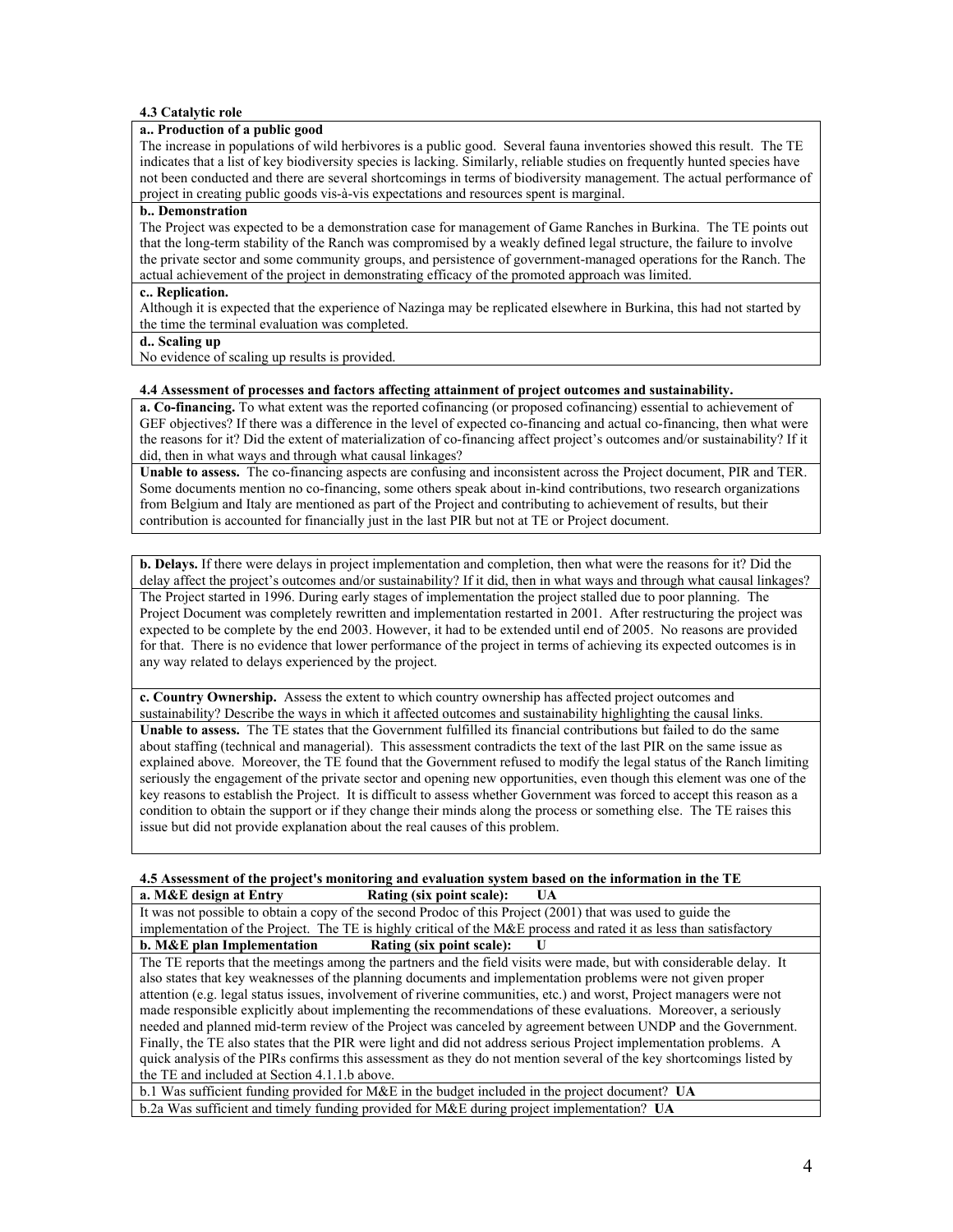b.2b To what extent did the project monitoring system provided real time feed back? Was the information that was provided used effectively? What factors affected the use of information provided by the project monitoring system?

There is no evidence about an M&E System further than the UNDP visits. According to the TE these missions were late and the planned mid-term review was cancelled. Moreover, the reports from these missions (the PIRs) were light and did not assign responsibility to anybody about the implementation of their recommendations.

b.3 Can the project M&E system (or an aspect of the project M&E system) be considered a good practice? If so, explain why.

**No.** It was not according to the TE given that several key problems were ignored or weakly mentioned and no attempt was made to hold Government responsible for implementing M&E recommendations

#### **4.6 Assessment of Quality of Implementation and Execution**

**a. Overall Quality of Implementation and Execution (on a six point scale): MU b. Overall Quality of Implementation – for IA (on a six point scale): MU**

Briefly describe and assess performance on issues such as quality of the project design, focus on results, adequacy of supervision inputs and processes, quality of risk management, candor and realism in supervision reporting, and suitability of the chosen executing agencies for project execution.

The original quality of original project design was unsatisfactory due to which the project had to be redesigned. The project document for the restructured project was not available for the review. The shortcomings highlighted by the TE indicate that the IA supervision was less than satisfactory. The PIRs are not candid and do not adequately report on problems that the project was facing. As a result, there is considerable disconnect between the performance reported through PIRs and that through the TE report. The TE has addressed this issue in a candid manner. It points out that due project performance suffered due to insufficient supervision and follow-up by the IA.

**c. Quality of Execution – for Executing Agencies[1](#page-4-0) (rating on a 6 point scale): MU**

Briefly describe and assess performance on issues such as focus on results, adequacy of management inputs and processes, quality of risk management, and candor and realism in reporting by the executive agency.

The performance of the Executing Agency also seems to be unsatisfactory. This is reflected not only in significant delays in Project implementation but also in the lack of will to progress in achieving targets specified in the Project document. The unsatisfactory performance of the executing agency is underscored by its failure in facilitating modifications in the legal basis for of the Ranch operations, proper engagement of all surrounding communities, insufficient opportunities and incentives to the private sector, little or no use of the research to adjust wildlife management techniques, unjustified increases in the number of hunting licenses, etc.

## **5. LESSONS AND RECOMMENDATIONS**

 $\overline{a}$ 

Assess the project lessons and recommendations as described in the TE

**a. Briefly describe the key lessons, good practice or approaches mentioned in the terminal evaluation report that could have application for other GEF projects**

The key lessons listed in the TE pertain to the need to have better project planning procedures. According to the TE the problem diagnosis for the project was weak, the expected situation at the end of the project was not clearly defined and the Logframe design was not in sync with the problem analysis and the expected outcomes.

It also highlights the need to engage technical experts in the key project areas. In the Nazinga case these areas are wildlife management for hunting, tourism, and community participation. The lack of technical expertise in these areas was probably one of the key reasons that led to several of the project failures detailed in the TE report.

#### **b. Briefly describe the recommendations given in the terminal evaluation**

The TE has a long list of recommendations, consistent with the shortcoming found by the Evaluation Team. They are related to the following areas.

- Adoption of legal measures that adequately address issues pertinent to the Game Ranch management
- Better management of the co-management process and real involvement of the neighboring communities
- Adoption of better practices for the definition and adjustment of the hunting quotas, based on scientific results and inventories
- Adequate attention to the research results in the overall management of the Ranch (hunting quotas, zoning, etc)
- Adequate attention to the engagement of the private sector for an efficient operation of the different services and opportunities

<span id="page-4-0"></span><sup>1</sup> Executing Agencies for this section would mean those agencies that are executing the project in the field. For any given project this will exclude Executing Agencies that are implementing the project under expanded opportunities – for projects approved under the expanded opportunities procedure the respective executing agency will be treated as an implementing agency.